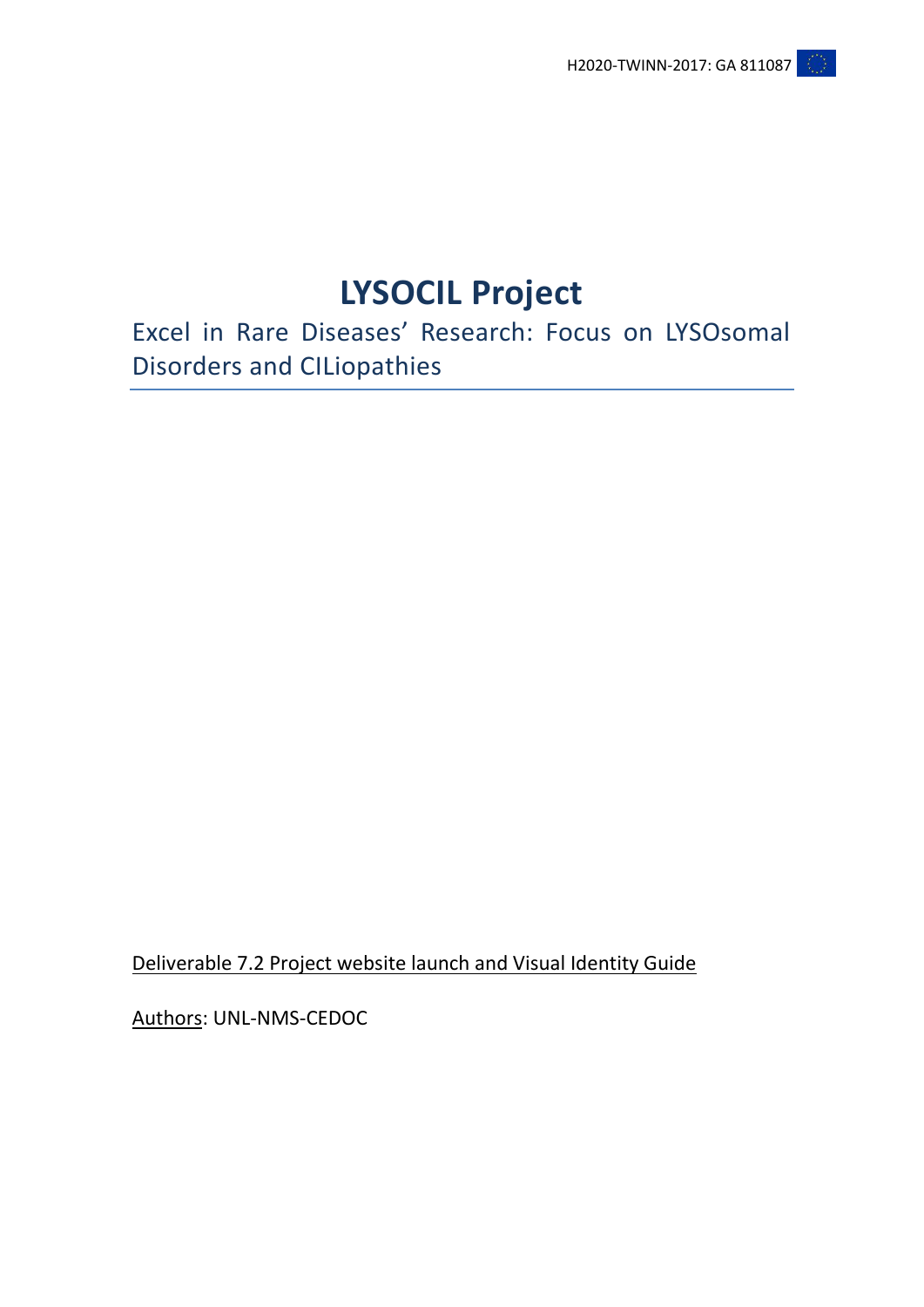| <b>Grant Agreement number:</b>                                                                 | 811087                                                                                  |
|------------------------------------------------------------------------------------------------|-----------------------------------------------------------------------------------------|
| <b>Project Acronym:</b>                                                                        | LYSOCIL                                                                                 |
| <b>Project Title:</b>                                                                          | Excel in Rare Diseases' Research: Focus on LYSOsomal Disorders and<br>CILiopathies      |
| <b>Funding Scheme:</b>                                                                         | H2020-TWINN-2017                                                                        |
| Name, Title, organisation of<br>the scientific representative<br>of the project's coordinator: | Duarte Barral, Chronic Diseases Research Center, NOVA Medical<br>School (UNL-NMS-CEDOC) |
| Tel:                                                                                           | (+351) 218 803 102                                                                      |
| E-mail:                                                                                        | duarte.barral@nms.unl.pt                                                                |

| <b>Work Package number:</b>                     | W7                                            |
|-------------------------------------------------|-----------------------------------------------|
| Deliverable number:                             | D7.2                                          |
| <b>Expected Delivery date:</b>                  | 28.02.2019 (M4)                               |
| <b>Delivery Date (submission to</b><br>the EC): | 28.02.2019(M4)                                |
| <b>Re-submission</b>                            |                                               |
| Deliverable type:                               | Websites, patent fillings, videos, etc. (DEC) |
| <b>Dissemination level:</b>                     | Public (PU)                                   |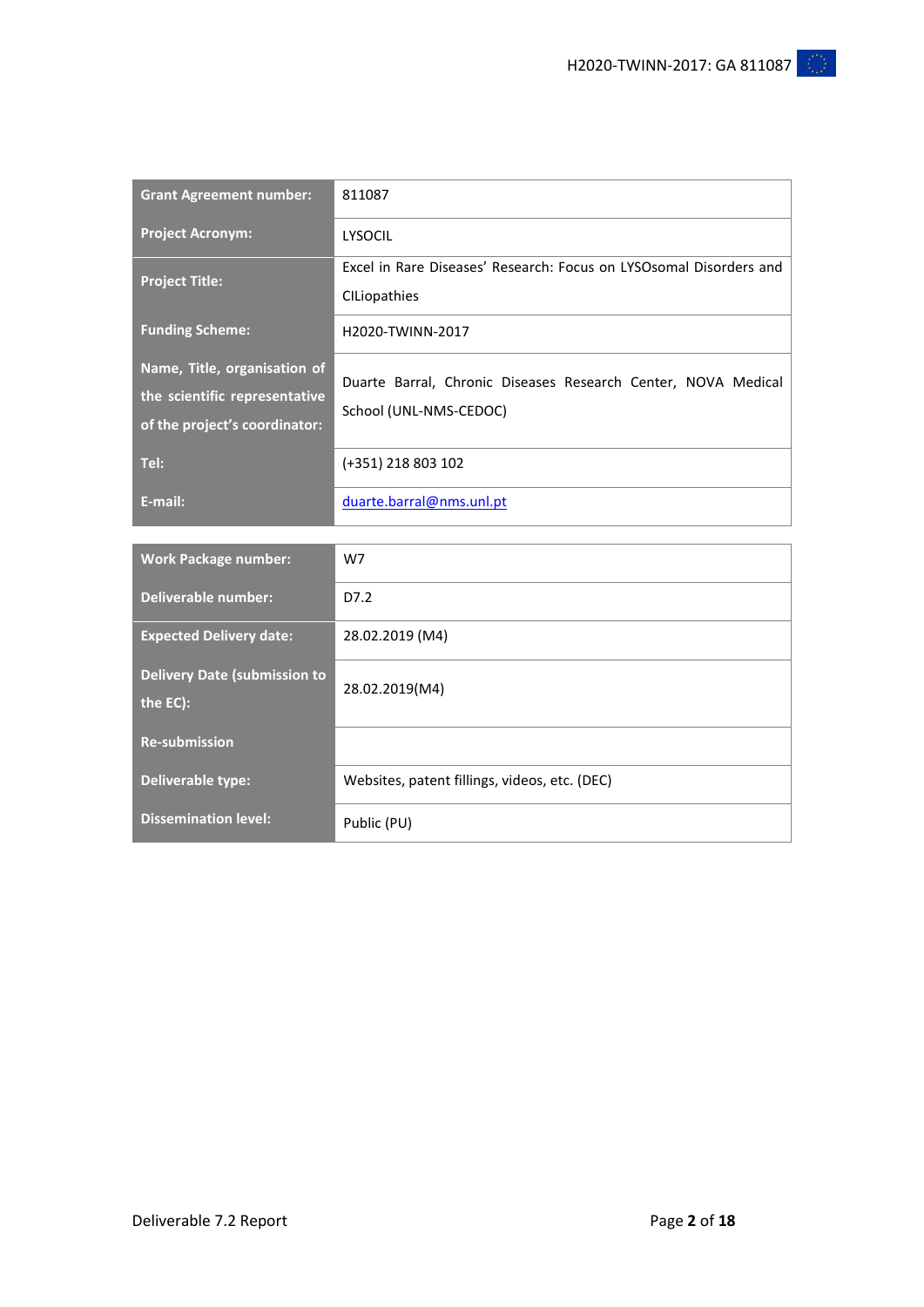# **Table of Contents**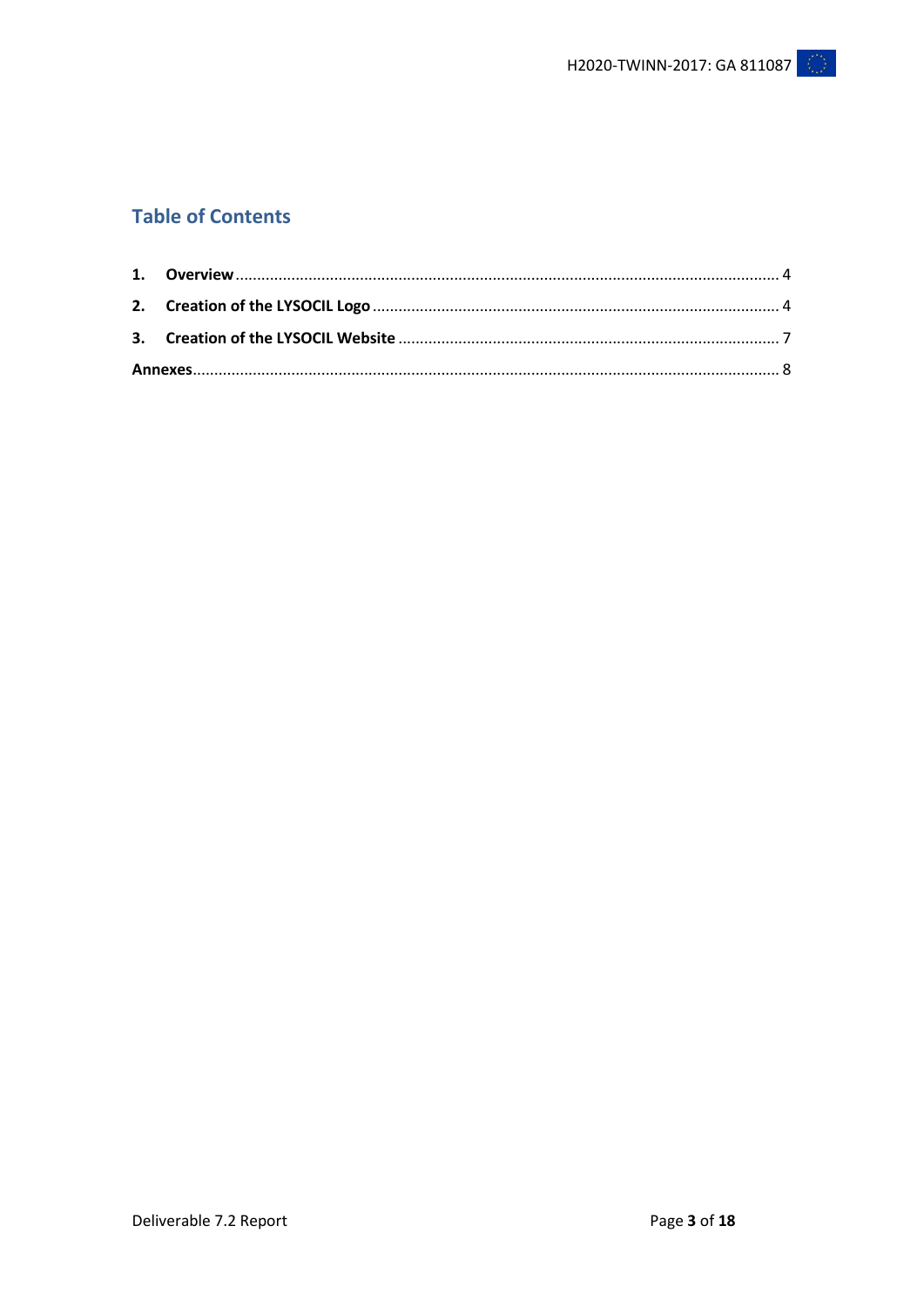# **1. Overview**

<span id="page-3-0"></span>This document is developed as part of the project "*Excel in Rare Diseases' Research: Focus on LYSOsomal Disorders and CILiopathies*" (hereinafter referred as LYSOCIL) which has received funding from the European Union's H2020-TWINN-2017, under the Grant Agreement 811087. This report is developed under the scope of the **WP7 Dissemination and Communication**.

WP7 will support the project's implementation with the main objective of communicating and disseminating information about RDs and in particular lysosomal and ciliary disorders, to ensure the highest possible impact across and beyond the consortium. An integrated set of dissemination and communication activities will raise awareness on the project's activities and outputs among its key targets. The dissemination and communication activities will address, in a personalised manner, the needs of the different targeted stakeholders and end-users of the project.

# <span id="page-3-1"></span>**2. Creation of the LYSOCIL Logo**

The LYSOCIL project aims to address the current need for a scientific strategy to reinforce research and innovation excellence in the study of lysosomal diseases and ciliopathies, with special attention to the diagnosis and etiology of these diseases.

The Chronic Diseases Research Center of NOVA Medical School (UNL-NMS-CEDOC) aims to be at the forefront of European and international scientific excellence in chronic rare diseases. For that, the institute is twinning with Münster University (WWU) and Telethon Institute of Genetics and Medicine (FTELE.IGM) to create and integrated network of interactions to power the research capacity of UNL-NMS-CEDOC and of its local and national systems.

For the graphic identity of the LYSOCIL project, there is a need to convey that it is a "brand" connected to the health sector, focused on the investigation of lysosomal diseases and ciliopathies.



*Fig. 1 - Inspiration images for the LYSOCIL logo*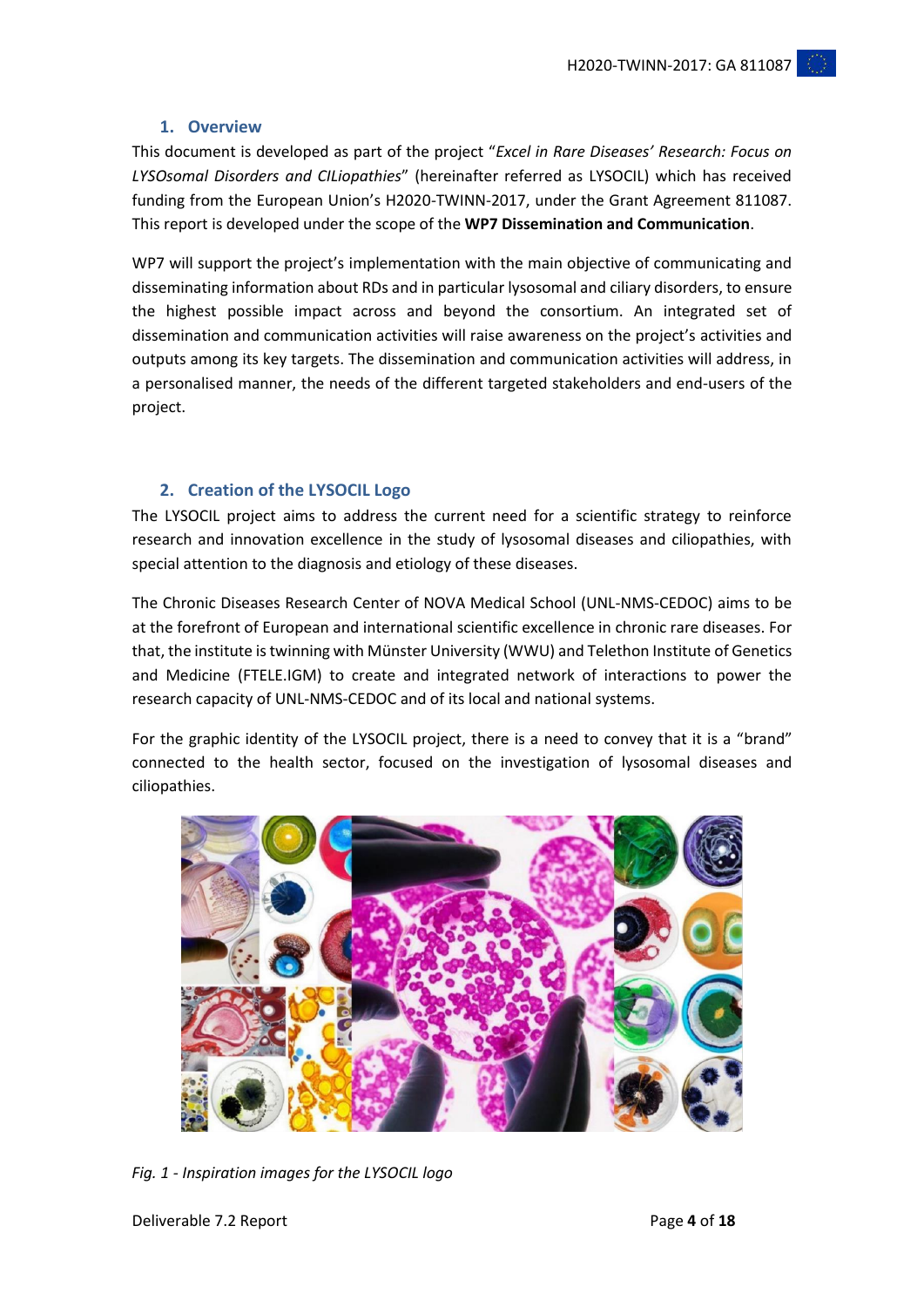The creative agency took inspiration from petri dishes (Fig. 1). The main proposal revolved around the vision through a microscope of a sample on a petri dish, forming the word LYSOCIL. The letters are irregular, creating movement, to resemble a real sample (Fig. 2).

The blue color is connected to the color of UNL-NMS-CEDOC logo, in order to create a connection to the mother-brand but transmitting a lighter more positive image, with a lighter shade (Fig. 3).



**LYSOCIL LYSOSOMAL DISORDERS** & CILIOPATHIES DISEASES RESEARCH

*Fig. 2 - First main logo proposal*



*Fig. 3 - Other proposals for the LYSOCIL logo*

The logo suggestions were presented to the consortium during the LYSOCIL Kick-off meeting, on December 3<sup>rd</sup> and 4<sup>th</sup>. A quick survey showed an overall preference for the main proposal, though it was decided thatit still needed some adjustments. As such, the group agreed to ask the company developing the logo for new suggestions base on the preferred logo.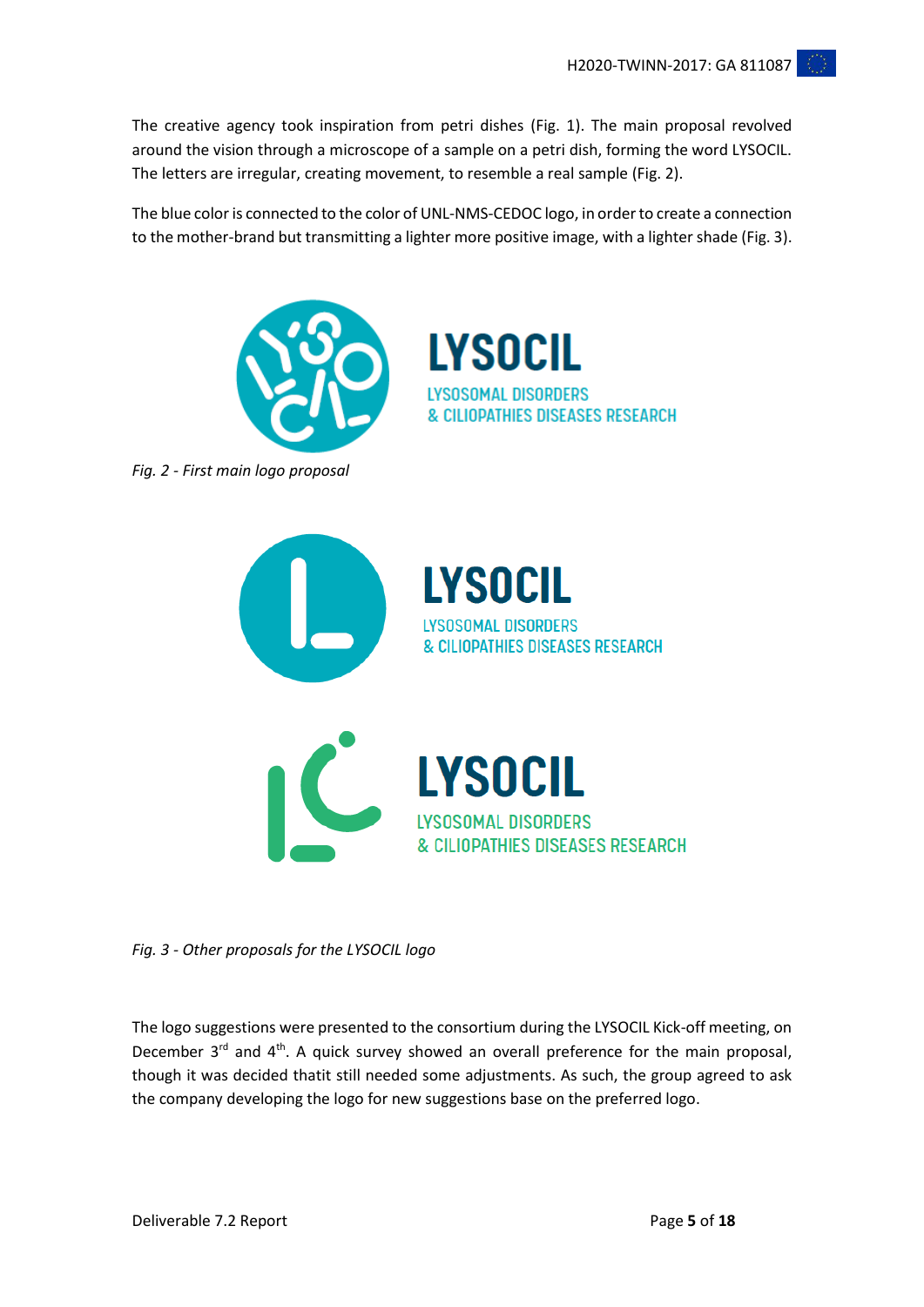The creative agency was asked to turn the logo more abstract, as it was too literal, and it resembled lysosomes too much. Based on the preferred proposal, 3 other proposals were created (Fig. 4).



*Fig. 4 - Second logo proposal*

After consulting with the members of the Consortium, we established the logo for the LYSOCIL project (Fig. 5).



*Fig. 5 - Official logo of the LYSOCIL project*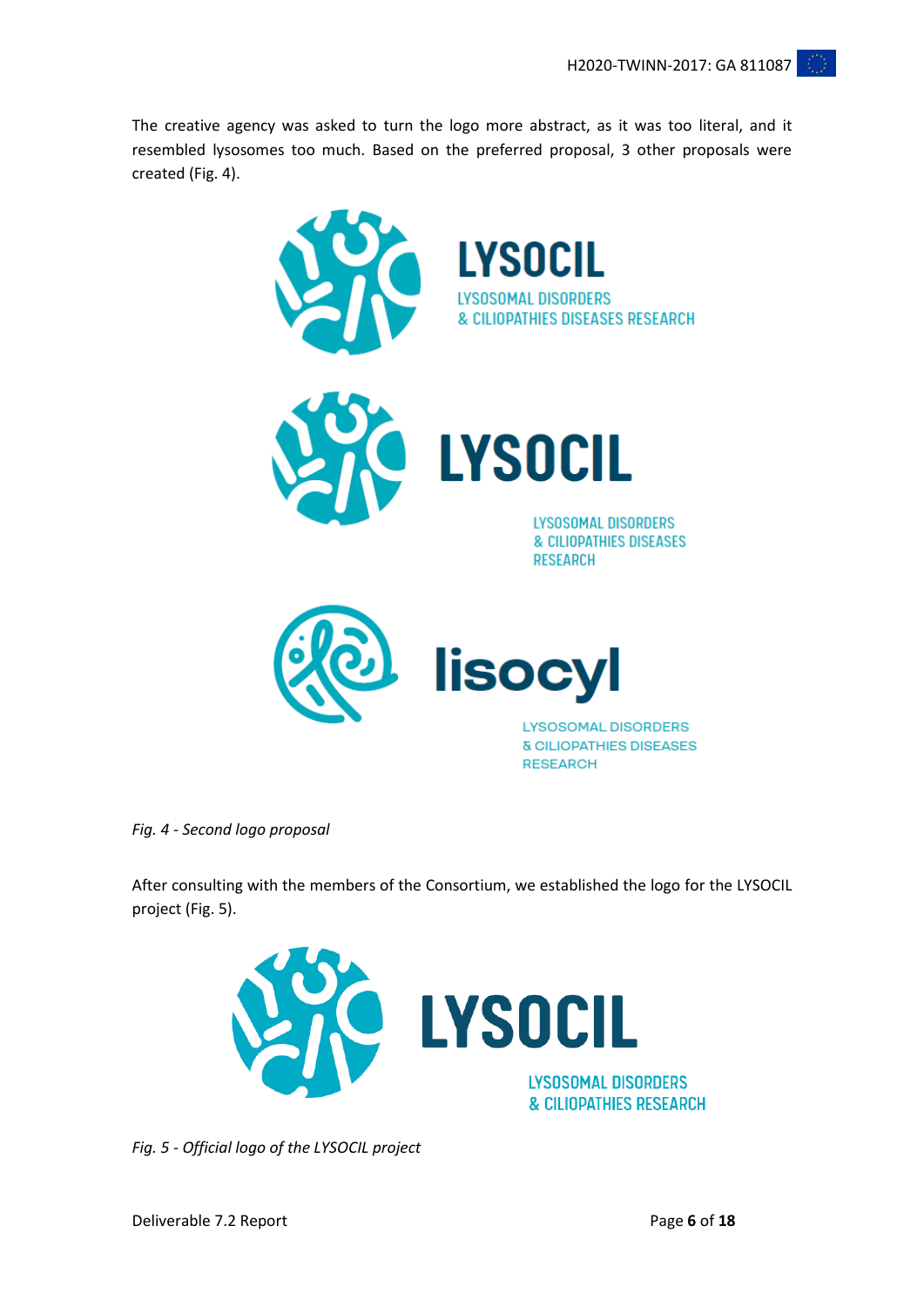# <span id="page-6-0"></span>**3. Creation of the LYSOCIL Website**

The LYSOCIL website is divided in two parts, one aimed for public consultation and a Research HUB, restricted to the participants of the project, to exchange information on grant opportunities, interesting papers, conferences, etc.

It was decided that the website would have three top tabs, "*About LYSOCIL*", "*News*" and "*Events*", and four main tabs, "*Lysosomal diseases*", "*Ciliopathies*", "*Help & Support*" and "*Research*".

The top tabs are focused mainly on the LYOSCIL project itself. The "*About LYSOCIL*" tab showcases the main objectives of the project and explains the choice to cover rare diseases, mainly lysosomal disorders and ciliopathies. In this tab, it is also possible to learn more about the institutions involved in the LYSOCIL project, including UNL-NMS-CEDOC, WWU and FTELE.IGM. The "*News*" and "*Events*" tabs cover the latest news and the forthcoming workshops, conferences, etc., to happen under the scope of the project.

As the website is directed more towards the general public, the main tabs are mainly focused on rare diseases. On the "*Lysosomal diseases*" and "*Ciliopathies*" tabs it is explained, in a more simplified manner, what these disorders are, the main symptoms, diagnosis and their main cause.

For the "*Help & Support*" tab the main focus is people with symptoms of a rare disease and/or people diagnosed with a rare disease. This tab aims to inform people on what to do when you or someone you know has a rare disease or suspects having (where to go for information, tests, counselling, etc.), with additional information for people with an already a diagnosis regarding help and support lines, such as *Linha Rara*, the support line of *Raríssimas*, and other useful communities and resources.

Lastly, the "*Research*" tab gathers all the information regarding on-going research on rare diseases, mainly lysosomal disorders and ciliopathies, as well as milestones on diagnosis and treatments, with a language for lay people.

Listed as the main contact point for the LYSOCIL project is the LYSOCIL management email account: manage.lysocil@nms.unl.pt.

The design and production of the LYSOCIL website are being developed by the creative company and the finished product will be uploaded on the next Communication and Promotional Materials deliverable.

In Annex 1 and 2 is the website's structure and contents, respectively.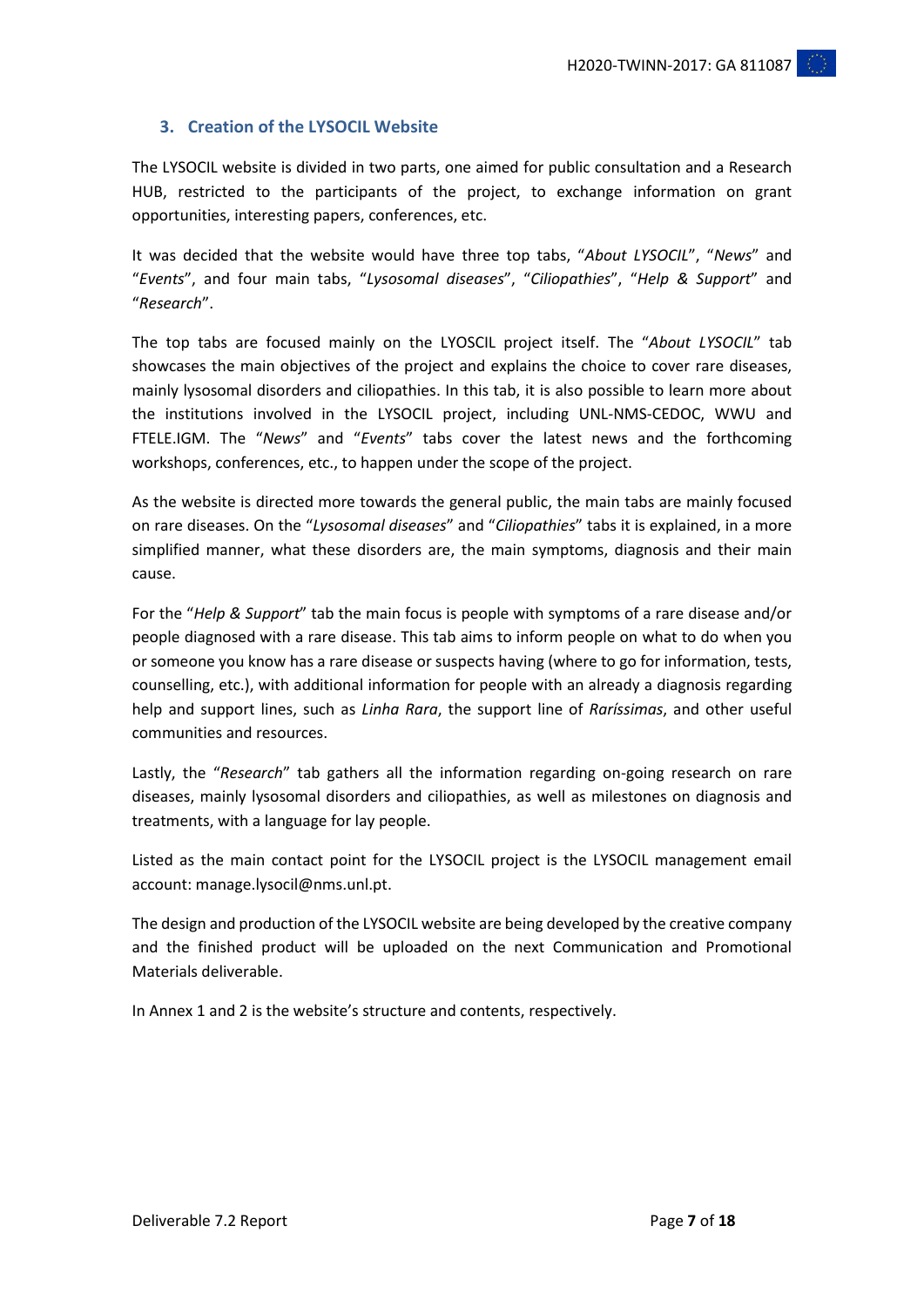# **Annexes**

<span id="page-7-0"></span>**1. LYSOCIL website's structure**



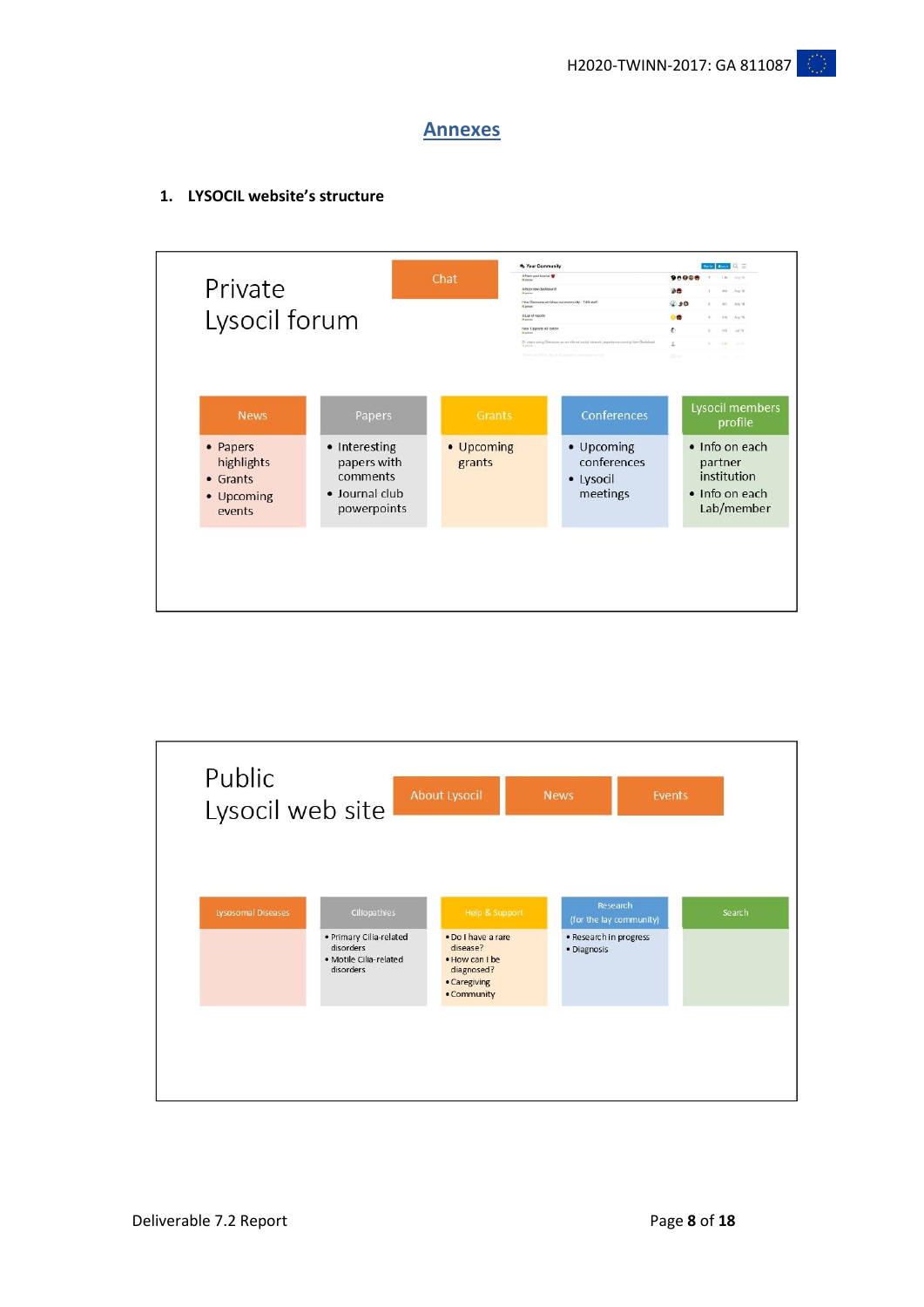# **2. LYSOCIL website's content**

# [ABOUT LYSOCIL]

**LYSOCIL: Excel in Rare Diseases' Research: Focus on LYSOsomal Disorders and CILiopathies** is a Twinning Project led by NOVA Medical School (NMS) that aims to strengthen the research and innovation capacity of the Chronic Diseases Research Center (CEDOC), helping it to become a national and internationally-recognized Centre of Excellence in chronic rare diseases research and innovation.

For this project, CEDOC partnered up with two international-leading institutions, Münster University (WWU), a German institution with a strong research profile in basic, clinical and translational medicine connected to rare diseases, and Telethon Institute of Genetics and Medicine (TIGEM), the leading Italian research center dedicated to understanding the molecular mechanisms behind rare genetic diseases.

This partnership will boost the multidisciplinary knowledge and experience, as well as research and training practices and widen the collaborative networks to step up the excellence of the research of the involved partners.

# WHY RARE DISEASES?

Rare diseases (RD) represent a big challenge for biomedical research, healthcare and society in general, given their high diversity and low numbers/scattered distribution of patients.

Even though the incidence of each rare disease is not higher than 1 in 2,000 newborns, there are around 7,000 RDs that affect 30 million people in Europe alone. In Portugal, it is estimated that 600-800,000 people suffer from RDs.

In most cases, diagnosis is especially difficult for these diseases, the drugs that are available are expensive and the interest of the pharmaceutical industry in developing new drugs is limited, all this leading to patients and their families lacking satisfying answers.

Lysosomal diseases and ciliopathies are conditions that share the same basic molecular defect(s) and common defective cellular phenotypes, despite being clinically very diverse. These are two of the main research fields of CEDOC, and the ones subject to strengthening through this Twinning project.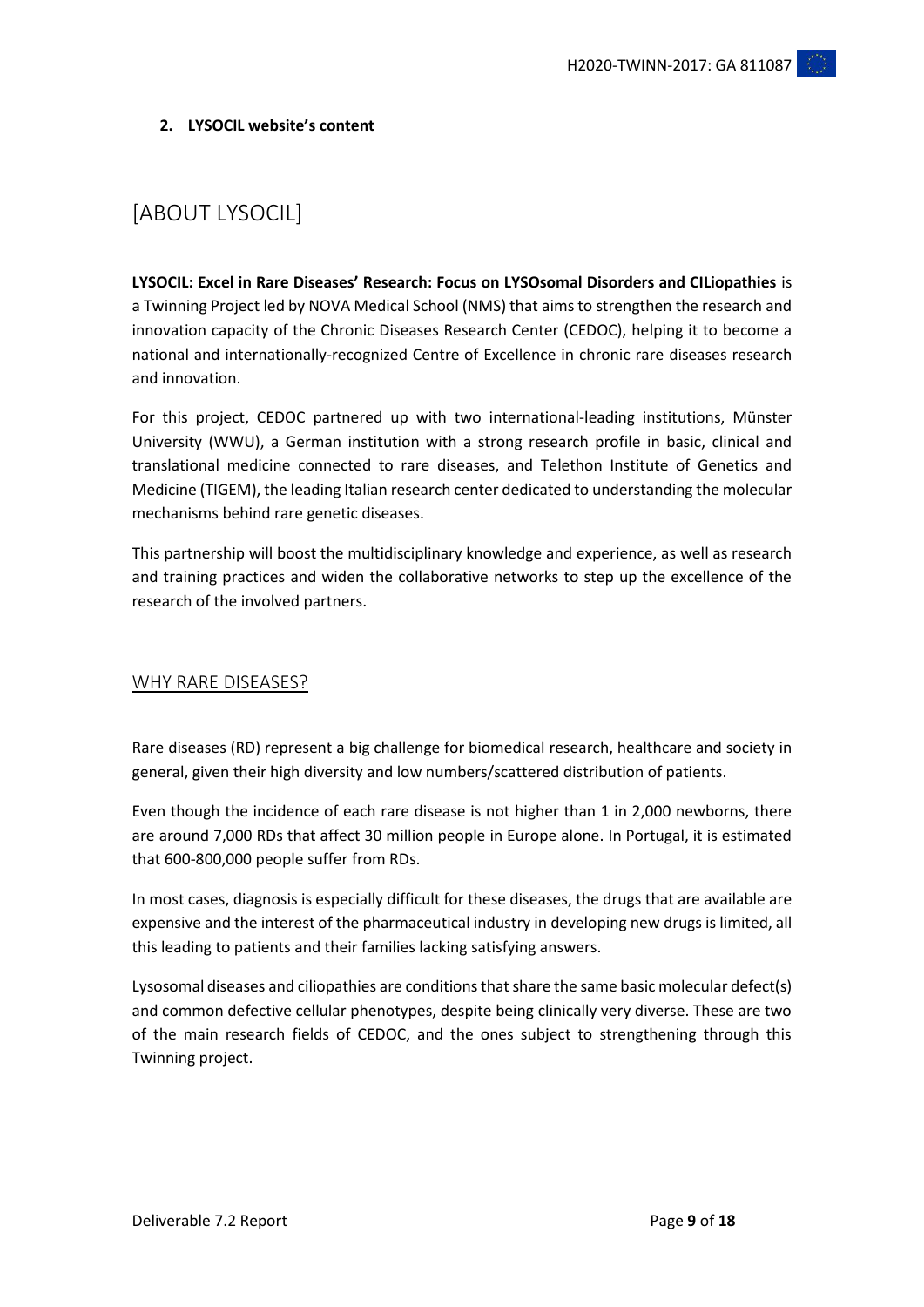# PARTNER INSTITUTIONS

# **CEDOC (Portugal)**

CEDOC [link to CEDOC website] is located at the heart of NOVA Medical School (NMS) and is affiliated with 10 Hospitals in the Lisbon Metro area. CEDCO-NMS also has established protocols with several patient associations (APDP – Protective Association of Diabetics of Portugal, and Raríssimas) and Medical Societies (e.g. Portuguese Society for Rheumatology).

Created in 2007, CEDOC-NMS brings together biomedical, translational and clinical research under a multidisciplinary and collaborative spirit, hosting a strong scientific critical mass with the mission of better understanding the molecular mechanisms of chronic diseases and develop advanced and personalized therapies, which ultimately lead to an improvement in the quality of life and well-being of the population.

[Google maps Widget]

## **Münster University (Germany)**

Munster University (WWU) [link to website] is the fifth-largest University in Germany. The Medical Faculty of WWU aims to connect excellent basic science and clinical science focusing on immediate translation of new basic knowledge into clinical research and innovative practical patient care, diagnosis and treatment for the sake of patient's health.

The Department of General Pediatrics of the Medical Faculty of WWU has a strong interest in rare diseases, both with regard to clinical care and basic and translational research. The main research focus of the Department are ciliopathies, such as Primary Ciliary Dyskinesia (PCD), metabolic diseases, and pediatric syndromic and renal diseases, often associated with cilia dysfunction.

[Google maps Widget]

# **Telethon Institute of Genetics and Medicine (Italy)**

Telethon Institute of Genetics and Medicine (TIGEM) [link to website] is a Telethon Foundation organization founded in 1994 as a leading Italian research center, located in Pozzuoli, Italy, just outside Naples.

TIGEM is a multidisciplinary research institute devoted to the study of the mechanisms underlying rare genetic diseases and to the development of innovative therapies. The main research focus of this institute are neurodegenerative diseases, lysosomal storage disorders, membrane trafficking defects, disorders of liver metabolism and eye diseases.

[Google maps Widget]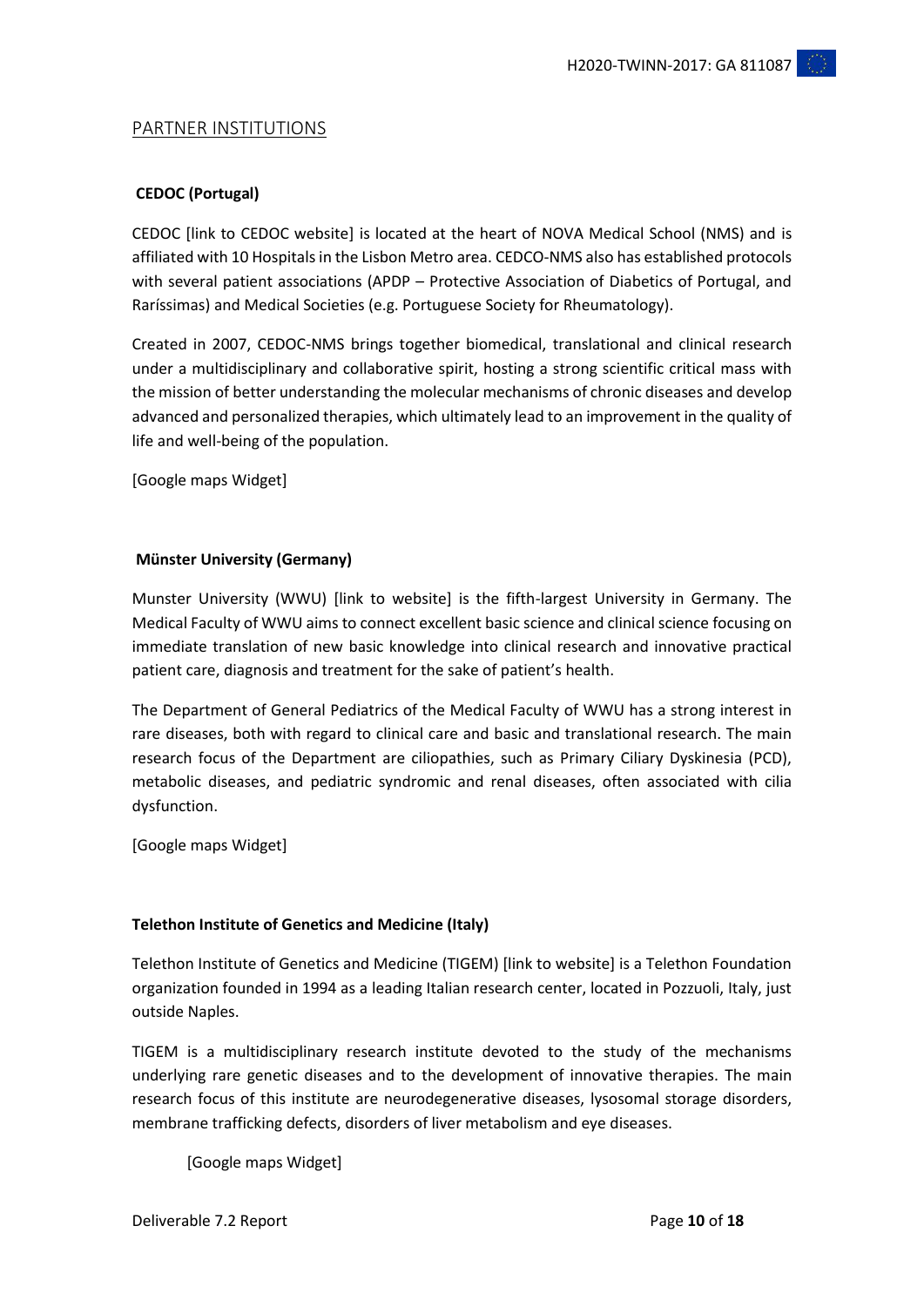# [NEWS]

# LYSOCIL KICK-OFF MEETING

Marking the launch of the LYSOCIL project, the kick-off meeting was held on December 3rd and 4<sup>th</sup> 2018, bringing together members of the partner institutions and the external advisory board.

# [EVENTS]

Announcing the next activity/event

# [LYSOSOMAL DISEASES]

Lysosomes are vesicles that contain digestive enzymes which can break down different kinds of macromolecules. Lysosomes are also involved in various cell processes, including secretion, plasma membrane repair, cell signaling and energy metabolism.

Lysosomes are known to contain more than 60 different enzymes and have more than 50 membrane proteins. Mutations in the genes that encode any of these proteins can cause a genetic disorder.

Lysosome-related organelles (LROs) share features with lysosomes. However, they contain specialized cargo and are present in specialized cells. Examples are melanosomes from melanocytes and platelet dense granules. Dysfunction in these organelles is associated with several rare diseases.

# **Lysosomal-Storage Disorders (LSDs):**

Group of rare and recessively-inherited metabolic dysfunctions with an overall incidence of 1/5,000. LSDs often show a multisystemic phenotype associated with severe neurodegeneration, mental decline, cognitive problems and behavioral abnormalities. Other tissues commonly affected are bone and muscle.

LSDs are caused by mutations in genes that affect lysosomal function, leading to the abnormal build-up of various toxic materials in the cells, ultimately resulting in tissue/organ dysfunction.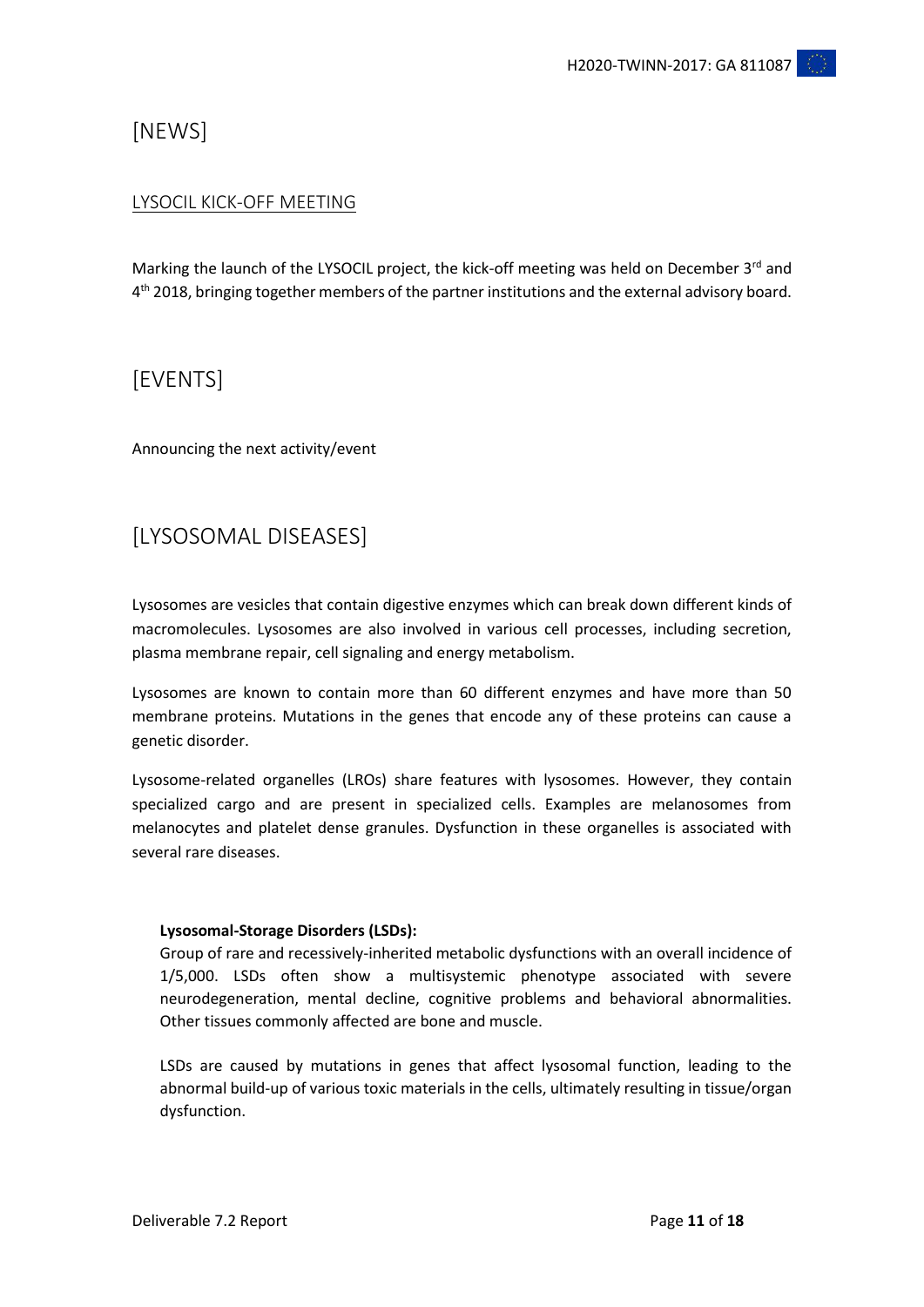## **Griscelli Syndrome (GS):**

Divided in three sub-types: GS1, GS2 and GS3, according with the mutated disease-causinggene. All forms of GS present hypopigmentation of the hair and skin, immunological defects and in the case of GS2 also immune dysfunction.

At the molecular level, GS entails defects in the compartments of a complex that allows melanosomes to be transferred from melanocytes to keratinocytes, where they protect nuclear DNA from ultraviolet radiation.

#### **Hermansky-Pudlak Syndrome (HPS):**

Multisystem, heterogeneous genetic disorder characterized by a combination of albinism and bleeding diathesis.

This disorder is caused by mutations in 8 different genes, which lead to a deficient production of melanin in melanocytes and platelet dense granules.

#### **Choroideremia:**

Genetic disorder of retinal degeneration that usually affects males. Female carriers may have mild symptoms without loss of vision. The rate and degree of vision loss differs among individuals.

This rare X-linked disorder can be caused by many different mutations in a gene involved in vesicle trafficking within retinal cells.

# [CILIOPATHIES]

Cilia are microscopic, finger-like projections that stick out from the surface of cells and are involved in sensing the physical environment and chemical signaling. Motile and non-motile cilia are present in almost all cells and their dysfunction causes diseases known as ciliopathies.

The number of reported ciliopathies (currently 35) is increasing, as is the number of established (187) and candidate (241) ciliopathy-associated genes.

#### **Primary Ciliary Dyskinesia (PCD):**

Congenital heterogeneous disorder with an estimated prevalence of 1:10,000, which is higher in consanguineous populations. As many patients are believed to remain undiagnosed, it is thought that the correct prevalence of the disease is still unknown.

This disorder leads to chronic respiratory infections, usually beginning at birth with respiratory distress followed by a wet cough in early childhood and evolving to include bronchiectasis and chronic sinusitis. The earlier it is diagnosed, the better prognosis the patients will have.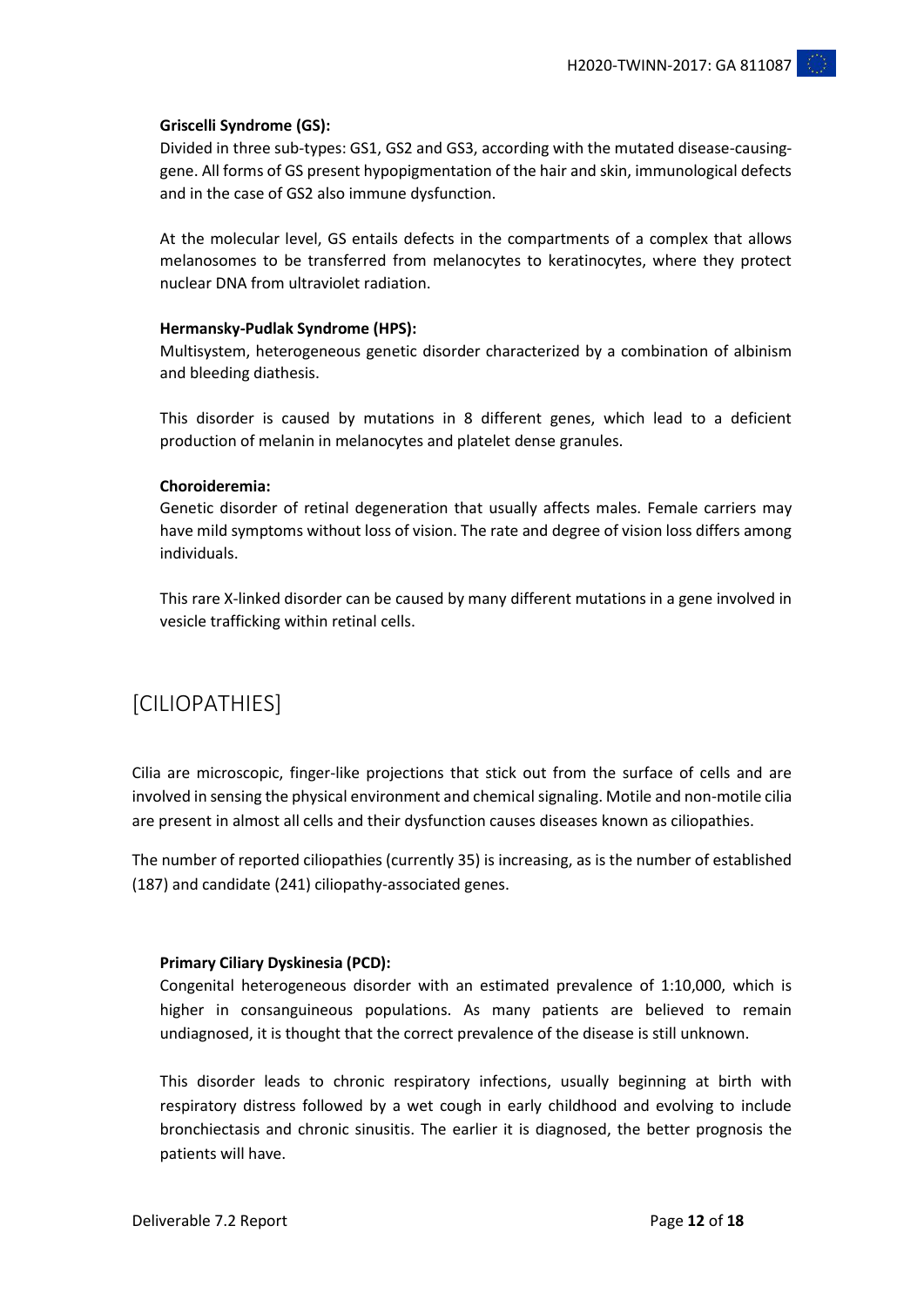As half the PCD cases are associated with *situs inversus* and heterotaxy, this disorder is not just respiratory and can have a high correlation with congenital heart disease. Male sterility is also common in adults, since sperm flagella are motile cilia and may also present defective motility.

PCD is characterized by a deficient mucociliary clearance, which is caused by one or several factors, such as lack of motile cilia, uncoordinated ciliary pattern or total lack of ciliary motion. This disorder usually follows an autosomal recessive heritance pattern, with more than 40 genes found to cause it when mutated.

## **Polycystic Kidney Disease (PKD):**

Genetic disorder in which the renal tubules become structurally abnormal, resulting in the development and growth of multiple cysts within the kidney.

#### **Joubert Syndrome:**

Disorder of brain development that affects many parts of the body, characterized by the absence or underdevelopment of the part of the brain that controls balance and coordination (cerebellar vermis) and a malformed brain stem.

This syndrome can be caused by mutations in more than 30 genes, which affect the structure and function of cilia, leading to disruptions of important signaling pathways during development.

# **Asphyxiating thoracic dystrophy (Jeune Syndrome):**

Hereditary disorder of bone growth characterized by a narrow chest, short ribs, shortened bones in the arms and legs, short stature, and extra fingers and toes (polydactyly).

At least 11 genes have been found to cause this syndrome. Mutations in these genes disrupt the normal assembly or function of cilia, leading to missing or abnormal cilia in many types of cells.

#### **Bardet-Biedl Syndrome:**

Disorder characterized by loss of vision, obesity, the presence of extra fingers or toes (polydactyly), intellectual disability or learning problems, and abnormalities of the genitalia.

This syndrome can result from mutations in at least 14 different genes, which cause defects in the structure and function of cilia, disrupting important signaling pathways during development and lead to abnormalities of sensory perception.

[HELP & SUPPORT]

# DO I HAVE A RARE DISEASE?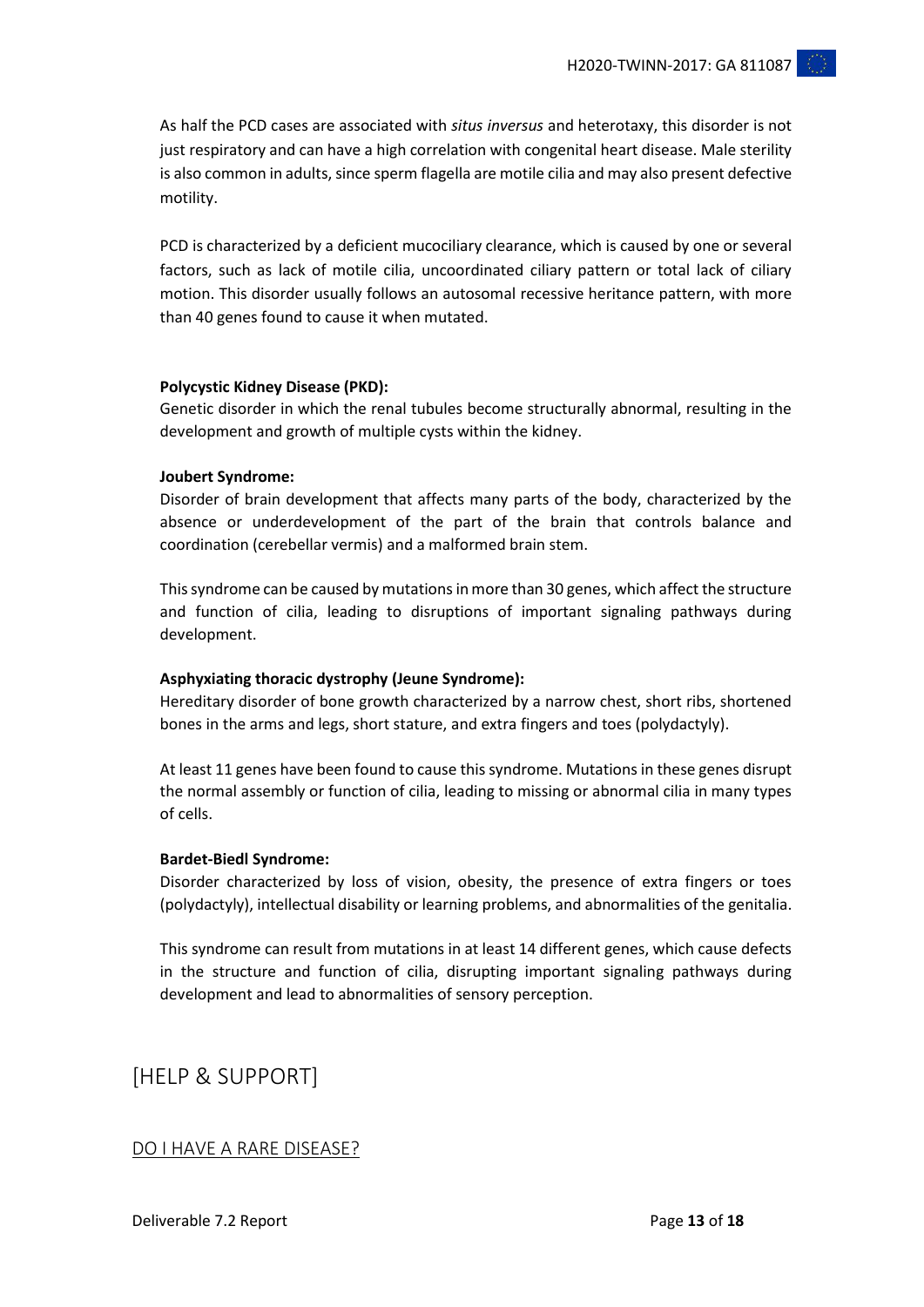- Symptoms?
- Family history?

# I HAVE A RARE DISEASE

- Symptoms?
- Diagnosis?
- Next steps

## CAREGIVING

# COMMUNITY

Raríssimas

Aliança Portuguesa de Associações de Doenças Raras

# **RESOURCES**

Raríssimas – Associação Nacional de Deficiências Mentais e Raras

Linha rara – 300 505 700 | [linharara@rarissimas.pt](mailto:linharara@rarissimas.pt)

# [RESEARCH]

# RESEARCH IN PROGRESS

[Recent papers relating to the disorders in focus]

Deliverable 7.2 Report **18** Page 14 of 18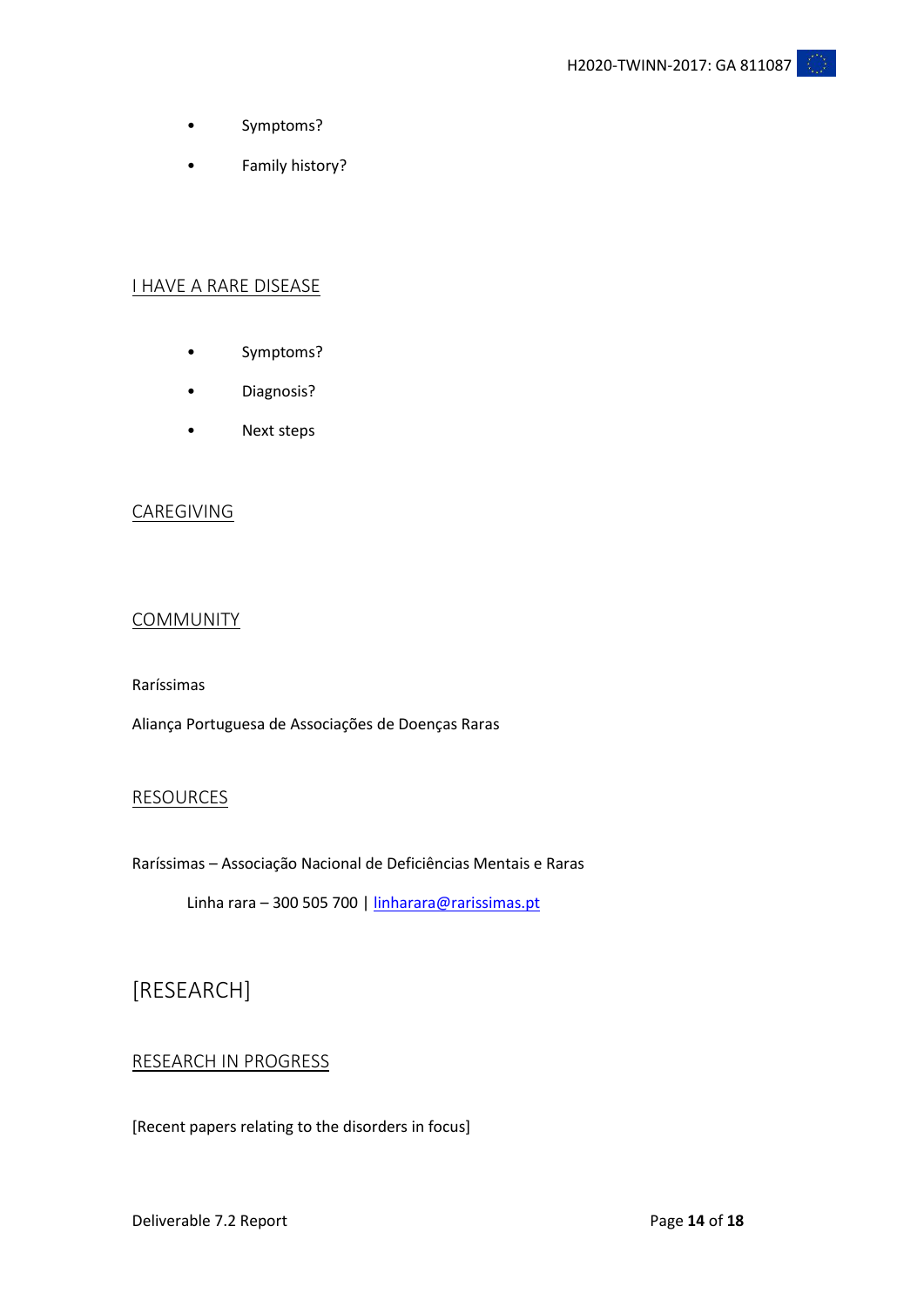## MILESTONES

[Important milestones on research]

#### DIAGNOSIS

### **Lysosomal Diseases**

#### **Lysosomal-Storage Disorders (LSDs):**

The clinical presentation of LSDs depends on the type, quantity and site of storage of undegraded material. However there are a number of overlapping clinical features that are not specific for LSDs, which can make the diagnosis very challenging. The diagnosis for LSDs is established by specific enzyme assays, through urine analysis for specific undegraded macromolecules, and mutational analysis.

Prenatal diagnosis is possible for all lysosomal storage disorders.

#### **Griscelli Syndrome (GS):**

The diagnosis of GC is usually supported by the microscopy examination of the hair shaft. The characteristic neurological symptoms and analysis of lymphocyte cytotoxic activity of patients tend to discriminate the molecular causes. Confirmation can be provided by mutation analysis of the patient's DNA.

Direct mutation-based carrier detection and prenatal diagnosis are possible in families with defined gene mutations.

## **Hermansky-Pudlak Syndrome (HPS):**

HPS is diagnosed through clinical features, such as hypopigmentation of the skin and hair, characteristic eye findings and characteristic appearance of platelets under an electron microscope.

Molecular genetic testing for mutations in the *HPS1*, *AP3B1*, *HPS3*, *HPS4*, *HPS5*, *HPS6*, *DTNBP1*, *BLOC1S3*, *PLDN* and *AP3D1* genes is available to confirm the diagnosis.

#### **Choroideremia:**

The patient's visual field is examined and checked for degeneration of the retina.

Genetic testing is available for some genetic variants that cause choroideremia.

#### **Ciliopathies**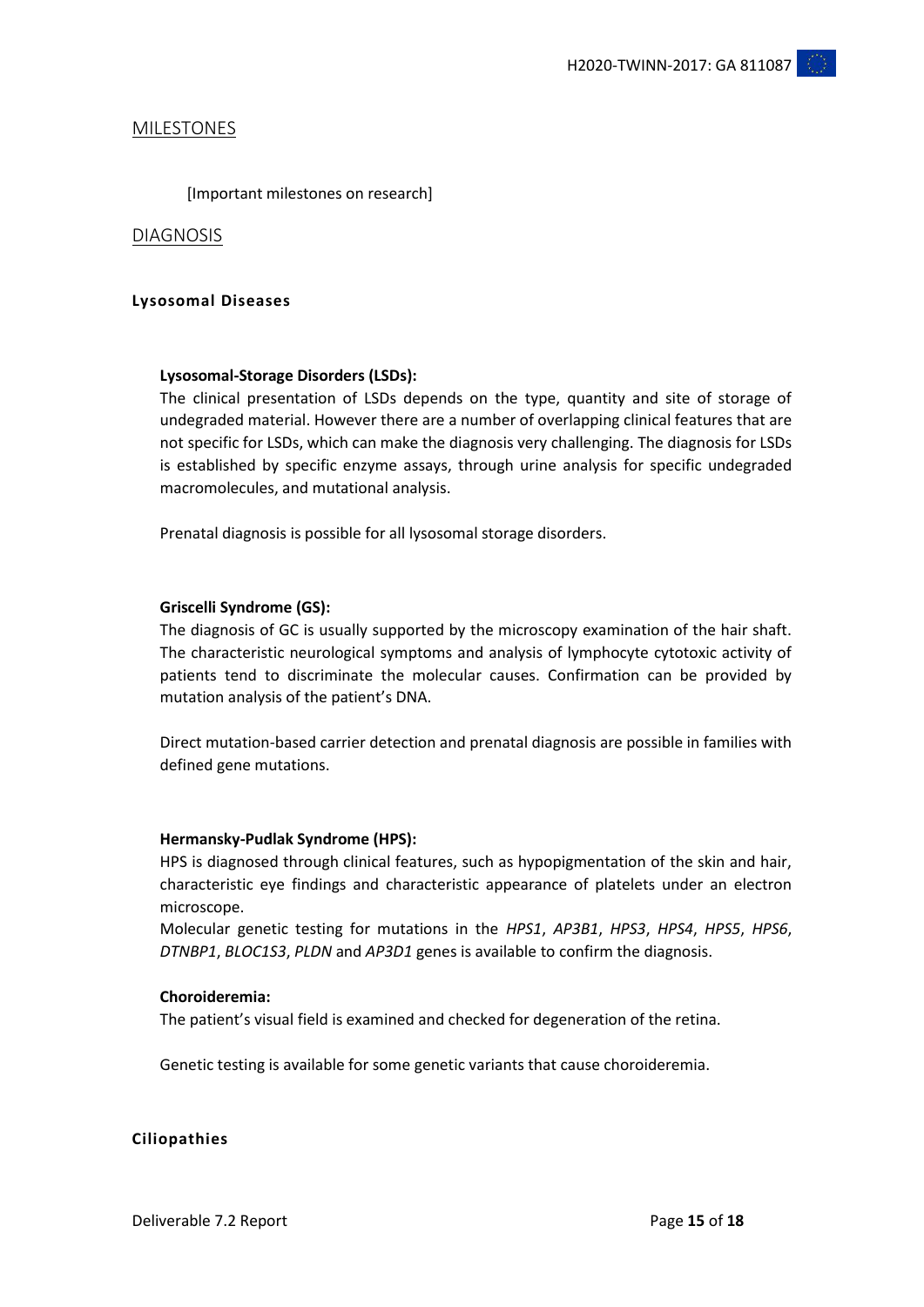#### **Primary Ciliary Dyskinesia (PCD):**

PCD is diagnosed through examination of lung or sinus tissue obtained from a biopsy. Screening for levels of nasal nitric oxide is helpful to identify individuals who may have PCD and should proceed for a biopsy.

Clinical genetic testing is available for some of the genes associated with PCD. However, due to biological and phenotypical heterogeneity, different diagnostic tests have to be combined to confirm PCD diagnosis.

#### **Polycystic Kidney Disease (PKD):**

Diagnosis is established by a thorough clinical evaluation, a complete patient and family history, and imaging techniques, such as ultrasonography, computed tomography and magnetic resonance imaging, for individuals with symptoms consistent with the disease.

Molecular genetic testing is available to confirm the diagnosis.

#### **Joubert Syndrome:**

Diagnosis is based on physical symptoms and the "molar tooth sign" as seen on an magnetic resonance imaging.

Molecular genetic testing is available. Carrier testing and prenatal diagnosis are available if one of these gene mutations has been identified in an affected family member.

#### **Asphyxiating thoracic dystrophy (Jeune Syndrome):**

The diagnosis of Jeune Syndrome is based on X-Ray findings. In some cases, the diagnosis may be inferred before birth if characteristic signs and symptoms are present on ultrasound. The diagnosis can be confirmed by genetic testing.

#### **Bardet-Biedl Syndrome:**

Diagnosis is generally based upon the identification of characteristic findings. Considering that Bardet-Biedl Syndrome is associated with variable expression of the classical features, some patients may not have a clear diagnosis for many years.

Genetic testing may help confirm the diagnosis for some patients.

#### TREATMENT HORIZON

**Lysosomal Diseases**

#### **Lysosomal-Storage Disorders (LSDs):**

There is currently no cure for lysosomal-storage disorders, and there are not yet specific treatments for many of these diseases. However, progress is being made regarding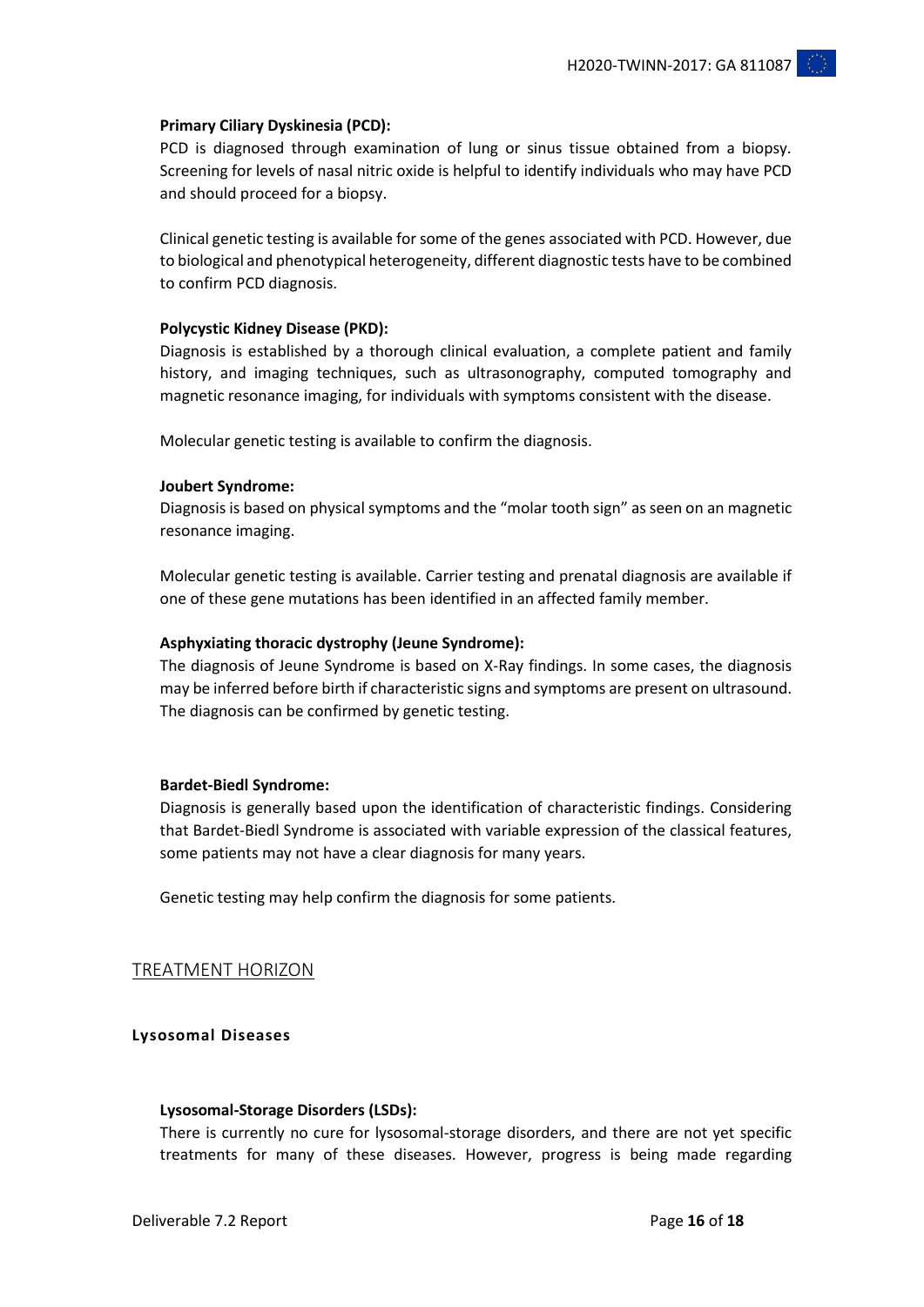therapies, and there are treatments available for some lysosomal-storage disorders that greatly improve the quality of life of patients.

Furthermore, enzyme replacement therapy has proven effective for individuals with Gaucher disease, Fabry disease, mucopolysaccharidosis (MPS) types I, II, and VI, and Pompe disease (PD). Substrate reduction therapy is an alternative treatment option for patients with Gaucher disease unwilling or unable to receive enzyme replacement therapy.

## **Griscelli Syndrome (GS):**

Bone marrow transplantation is the most effective treatment for Griscelli Syndrome type 2.

## **Hermansky-Pudlak Syndrome (HPS):**

Treatment of HPS patients with excessive bleeding may consist of transfusions of normal blood platelets. Women with excessive menstrual bleeding can be treated with oral contraceptives. Desmopressin acetate can also be administered to patients with acute bleeding and has proven effective for some patients with this symptom.

Patients with HPS types 1, 2 or 4 who develop pulmonary fibrosis may eventually need a lung transplant.

#### **Choroideremia:**

The symptoms of choroideremia can be treated but the disease itself cannot yet be cured. This disease is a good candidate for treatment by gene therapy and clinical trials are ongoing.

# **Ciliopathies**

#### **Primary Ciliary Dyskinesia (PCD):**

Airway clearance therapy is used to keep the lung tissue healthy for as long as possible. Antibiotics, bronchodilators, steroids and mucus thinners are also used to treat PCD. Routine hearing evaluation is important for young children, and speech therapy and hearing aids my help children with hearing loss and speech problems. Lung transplantation is an option for severe lung disease. Surgery may be indicated if heart defects are present.

#### **Polycystic Kidney Disease (PKD):**

There is no cure for PKD. However, many supportive treatments can be done to control symptoms, including: control of blood pressure; prompt treatment with antibiotics of a bladder or kidney infection; lots of fluid when blood in the urine is first noted; medication to control pain; healthy lifestyle, including drinking plenty of water and avoid caffeine.

**Joubert Syndrome:**